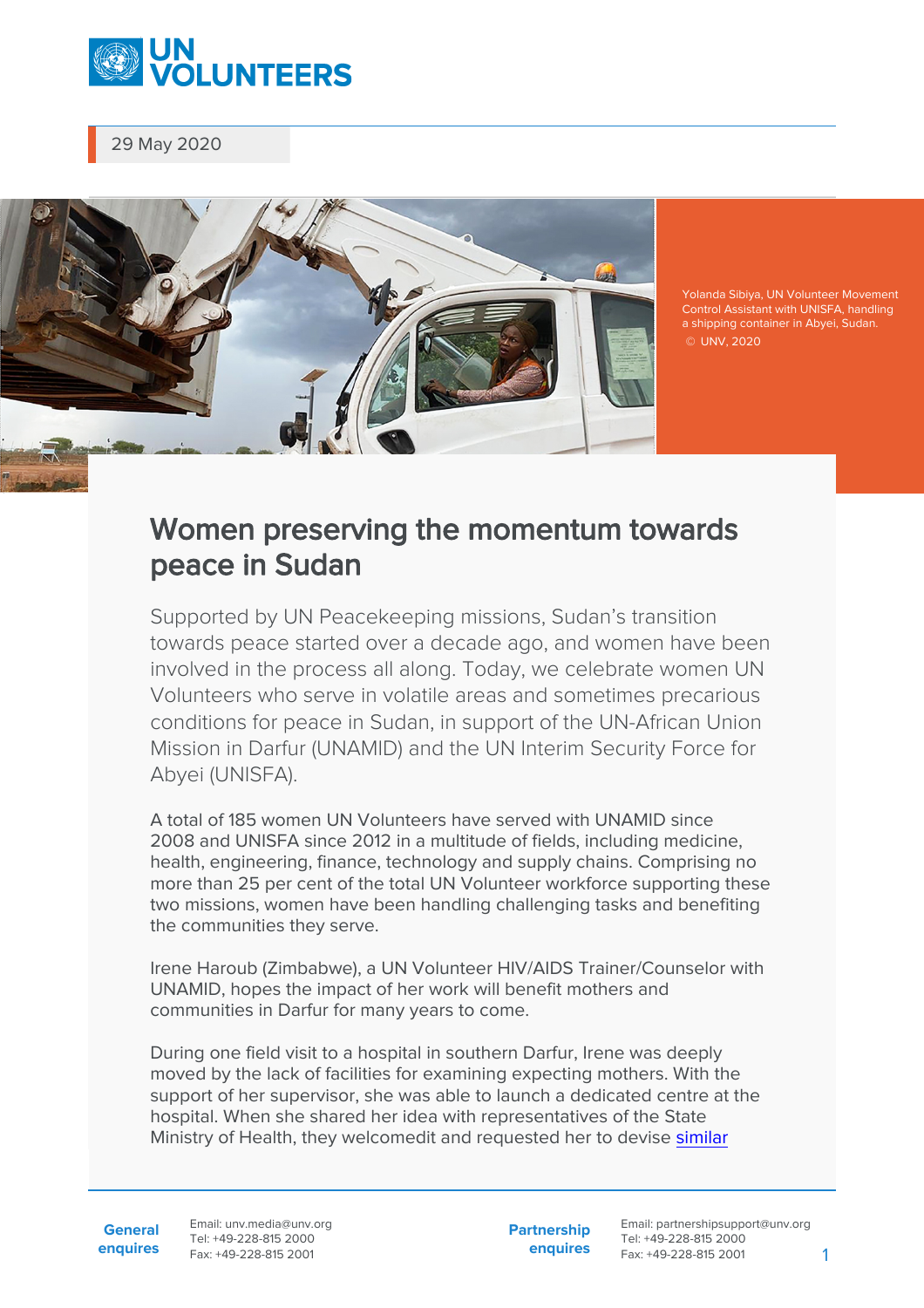

## [projects](https://www.unv.org/Our-stories/Volunteering-meet-challenge-development).

For Sunita Shakya (Nepal), who serves as a UNV Support Officer with UNAMID, organizing activities that directly benefit and empower women – especially those with disabilities – is always a pleasure. One such activity was delivering training of trainers to women from internally displaced people's camps and communities in El-Fasher, North Darfur, on the production of leather bags and purses.

**LL** The presence of women within UN Peacekeeping missions can provide a sense of confidence and reassurance, especially among host community women and children. Our presence encourages them to come forward and contribute to their community. --Sunita Shakya, UN Volunteer with UNAMID

Yolanda Sibiya (South Africa) serves as a UN Volunteer Movement Control Assistant with UNISFA. She is one of the few females serving in UN Peacekeeping missions who operate material handling equipment including 3-15 tonne forklifts, heavy trucks and minibuses.

Following the outbreak of COVID-19, Yolanda is now involved in ensuring that all essential medical supplies, such as hand sanitizers, face masks, ventilators and other essential equipment, are received on the ground in Abyei in a timely matter.

**Serving with UNISFA and the experience gained** cannot be quantified. Indeed, the peculiar location and the nature of activities in UNISFA Abyei is something that can never be eroded from my memory. If I can do it, then any woman given the opportunity can also do it. –Yolanda Sibiya, UN

**General**

**enquires** Fax: +49-228-815 2001 Email: unv.media@unv.org Tel: +49-228-815 2000

**Partnership enquires**

Email: partnershipsupport@unv.org Tel: +49-228-815 2000 Fax: +49-228-815 2001 2